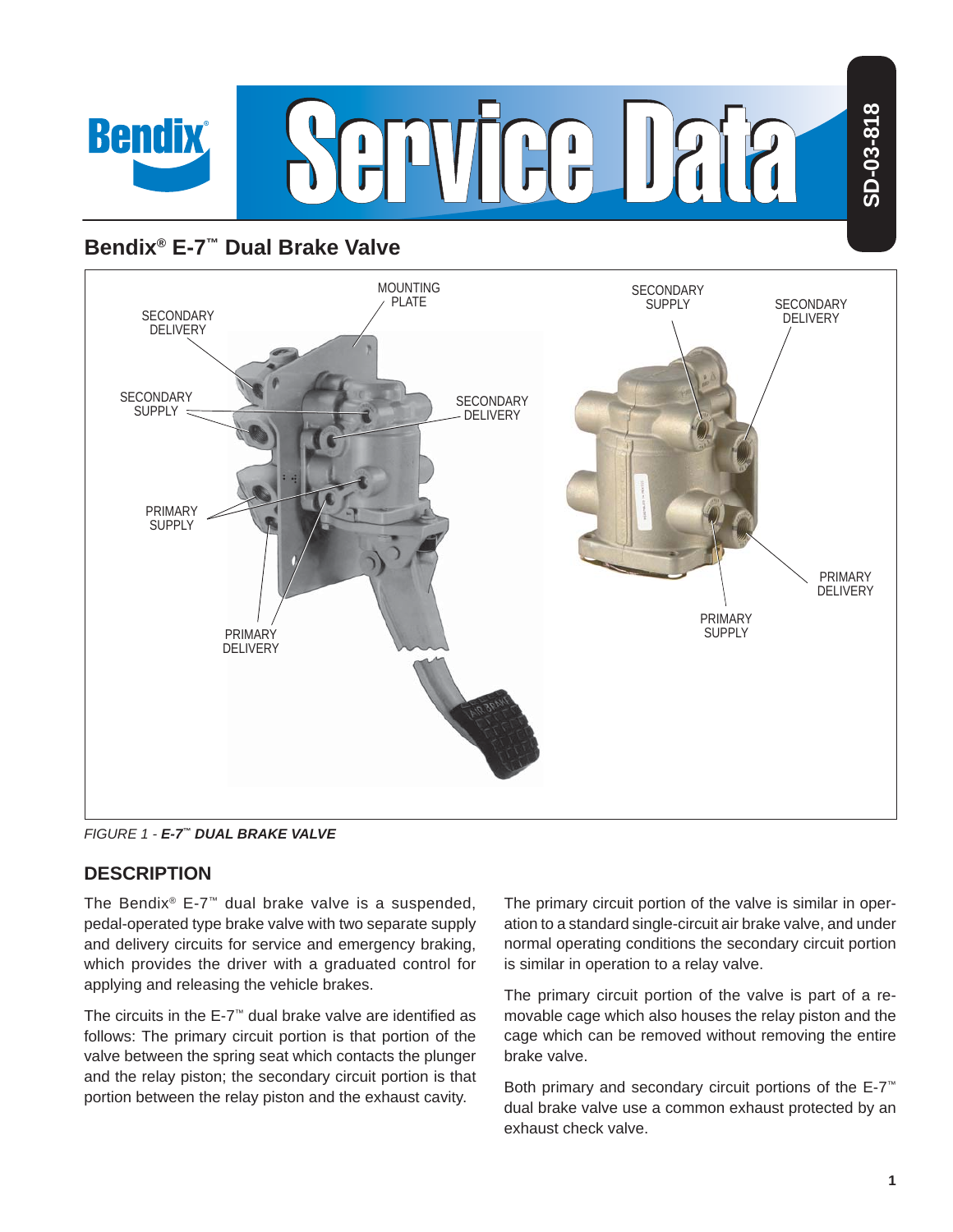#### **OPERATION**

#### **APPLYING: NORMAL OPERATION - PRIMARY CIRCUIT PORTION**

When the brake pedal is depressed, the plunger exerts force on the spring seat, rubber graduating spring, and primary piston. The primary piston which contains the exhaust valve seat, closes the primary exhaust valve. As the exhaust valve closes, the primary inlet valve is moved off its seat allowing primary air pressure to flow out the delivery port.

#### **APPLYING: NORMAL OPERATION - SECONDARY CIRCUIT PORTION**

When the primary inlet valve is moved off its seat, air is permitted to pass through the bleed passage and enters the relay cavity. The air pressure moves the relay piston, and the relay piston, which contains the exhaust seat, closes the secondary exhaust valve. As the secondary exhaust valve closes, the secondary inlet valve is moved off its seat allowing secondary air pressure to flow out the delivery port. Because of the small volume of air required to move the relay piston, action of the secondary circuit portion of the valve is almost simultaneous with the primary circuit portion.

#### **APPLYING: LOSS OF AIR IN SECONDARY CIRCUIT**

Should air be lost in the secondary circuit, the primary circuit portion will continue to function as described above under *Normal Operation: Primary Circuit Portion*.

### **APPLYING: LOSS OF AIR IN PRIMARY CIRCUIT**

Should air be lost in the primary circuit, the function will be as follows: As the brake pedal is depressed and no air pressure is present in the primary circuit supply and delivery ports, the primary piston will mechanically move the relay piston allowing the piston to close the secondary exhaust valve and open the secondary inlet valve and allow air pressure to flow out the delivery port.

### **BALANCED: PRIMARY CIRCUIT PORTION**

When air pressure delivered to the brake actuators and air pressure in the cavity on the delivery side of the primary piston equals the mechanical force of the brake pedal application, the primary piston will move and the primary inlet valve will close, stopping the further flow of air from the primary supply line through the valve. The exhaust valve remains closed preventing any escape of air through the exhaust port.

#### **BALANCED: SECONDARY CIRCUIT PORTION**

When the air pressure on the secondary side of the relay piston approaches that being delivered on the primary side of the relay piston, the relay piston moves closing the secondary inlet valve and stopping further flow of air pressure from the supply line through the valve. The exhaust remains closed as the pressures balance.

When applications in the graduating range are made, a balanced position in the primary portion is reached as the air pressure on the delivery side of the primary piston equals the effort exerted by the driver's foot on the pedal. A balanced position in the secondary portion is reached when air pressure on the secondary side of the relay piston closely approaches the air pressure on the primary side of the relay piston.

When the brake pedal is fully depressed, both primary and secondary inlet valves remain open and full reservoir pressure is delivered out the delivery ports.

#### **RELEASING: PRIMARY CIRCUIT PORTION**

With the brake pedal released, mechanical force is removed from the spring seat, rubber graduating spring, and primary piston. Air pressure and spring load moves the primary piston, opening the primary exhaust valve allowing air pressure in the primary delivery line to exhaust out the exhaust port.

#### **RELEASING: SECONDARY CIRCUIT PORTION**

With the brake pedal released, air is exhausted from the primary side of the relay piston. Air pressure and spring load move the relay piston, opening the secondary exhaust valve allowing air pressure in the secondary delivery line to exhaust out the exhaust port.

#### **PREVENTIVE MAINTENANCE**

**Important:** Review the Bendix Warranty Policy before performing any intrusive maintenance procedures. A warranty may be voided if intrusive maintenance is performed during the warranty period.

No two vehicles operate under identical conditions, as a result, maintenance intervals may vary. Vehicles operating in extreme duty commercial vocations, such as refuse and transit, may experience accelerated wear of brake pedal components when the recommended routine maintenance is not performed. The wear may be compounded with the use of high-offset brake pedals that increase the side-load forces into the pedal assembly. Experience is a valuable guide to determining the best maintenance interval for air brake components. At a minimum, the E-7™ valve should be inspected every 6 months or 1500 operating hours, whichever comes first, for proper operation. Should the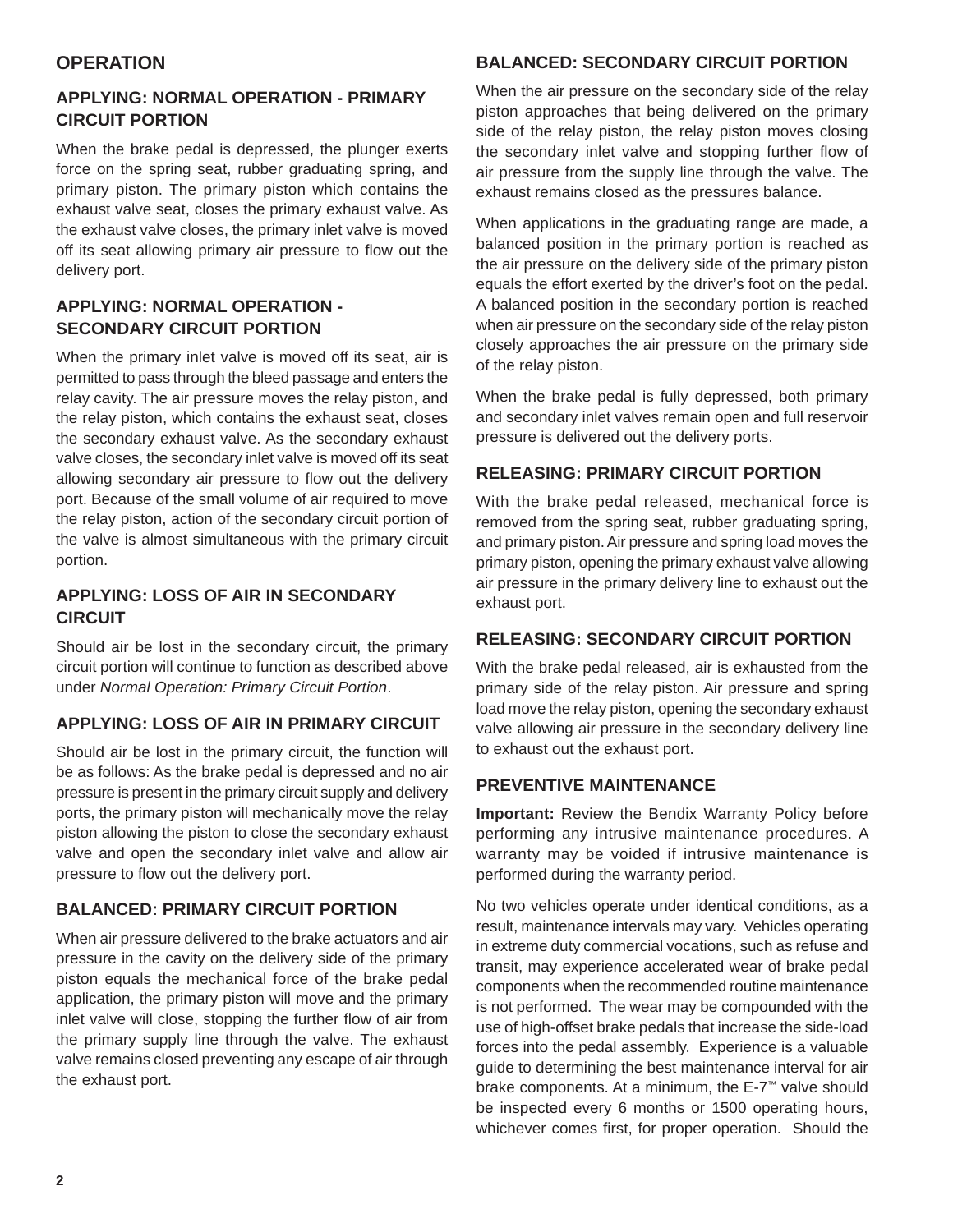

*FIGURE 2 - E-7™ DUAL BRAKE VALVE*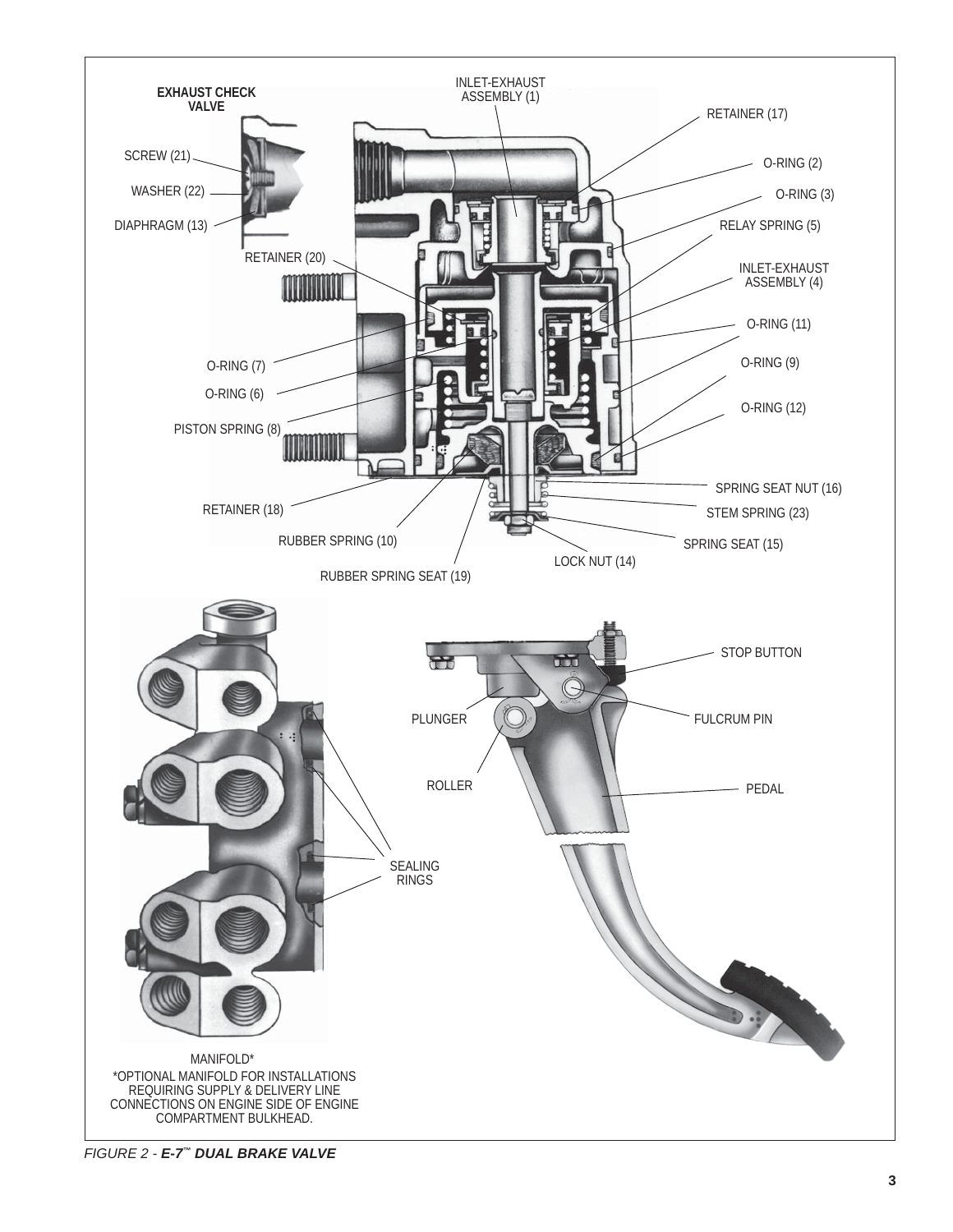

*FIGURE 3 - E-7™ BRAKE VALVE ASSEMBLIES WITH OFFSET PEDALS*

E-7™ valve not meet the elements of the operational tests noted in this document, further investigation and service of the valve may be required.

#### **Every 3 months, 25,000 miles, or 900 operating hours:**

Misalignment between the pedal components and valve will cause valve leakage during a brake application. Inspect the pedal to see that all cotter pins, rollers, and pivot pins are in place. Damaged or missing components should be replaced before operation of the vehicle. Parts showing signs of excessive wear should also be replaced.

Free pedal travel should be checked as follows: Check to be certain the plunger is in contact with spring seat. The stop button should be adjusted so that the roller and plunger just contact.

To identify if the pedal components are excessively worn, grab the pedal at the foot pad and push side to side. If the pedal has movement over .250 inches then the pedal, mounting plate, and fulcrum pin, should be replaced.

Other signs of wear that will require inspection are deterioration of the boot, plunger wear, and wear in the mounting plate at the fulcrum pin holes. If the wear is excessive, the fulcrum pin holes become oval in shape. The plunger bore and fulcrum pin holes should always be liberally coated with barium grease per BW-204-M (Bendix part number 246671). These parts may require more frequent lubrication if the vehicle's interior is regularly pressure washed as part of a maintenance program.

Clean the exhaust cover as needed depending on type of service.

On high-offset pedal applications, the cotter pin that retains the fulcrum pin may become damaged. This can be identified by wear marks on the side of the mounting plate. To maximize the life of the cotter pin, the fulcrum pin should be installed such that the cotter pin is located on the same side of the mounting plate as the brake pedal pad. If the cotter pin is found to be opposite of the pedal pad, the fulcrum pin should be reversed and secured with a new cotter pin.

## **SERVICE CHECKS**

#### **OPERATING**

Check the delivery pressure of both primary and secondary circuits using test gauges known to be accurate. Depress the pedal to several positions between the fully released and fully applied positions, and check the delivered pressure on the test gauges to see that it varies proportionately with the movement of the brake pedal.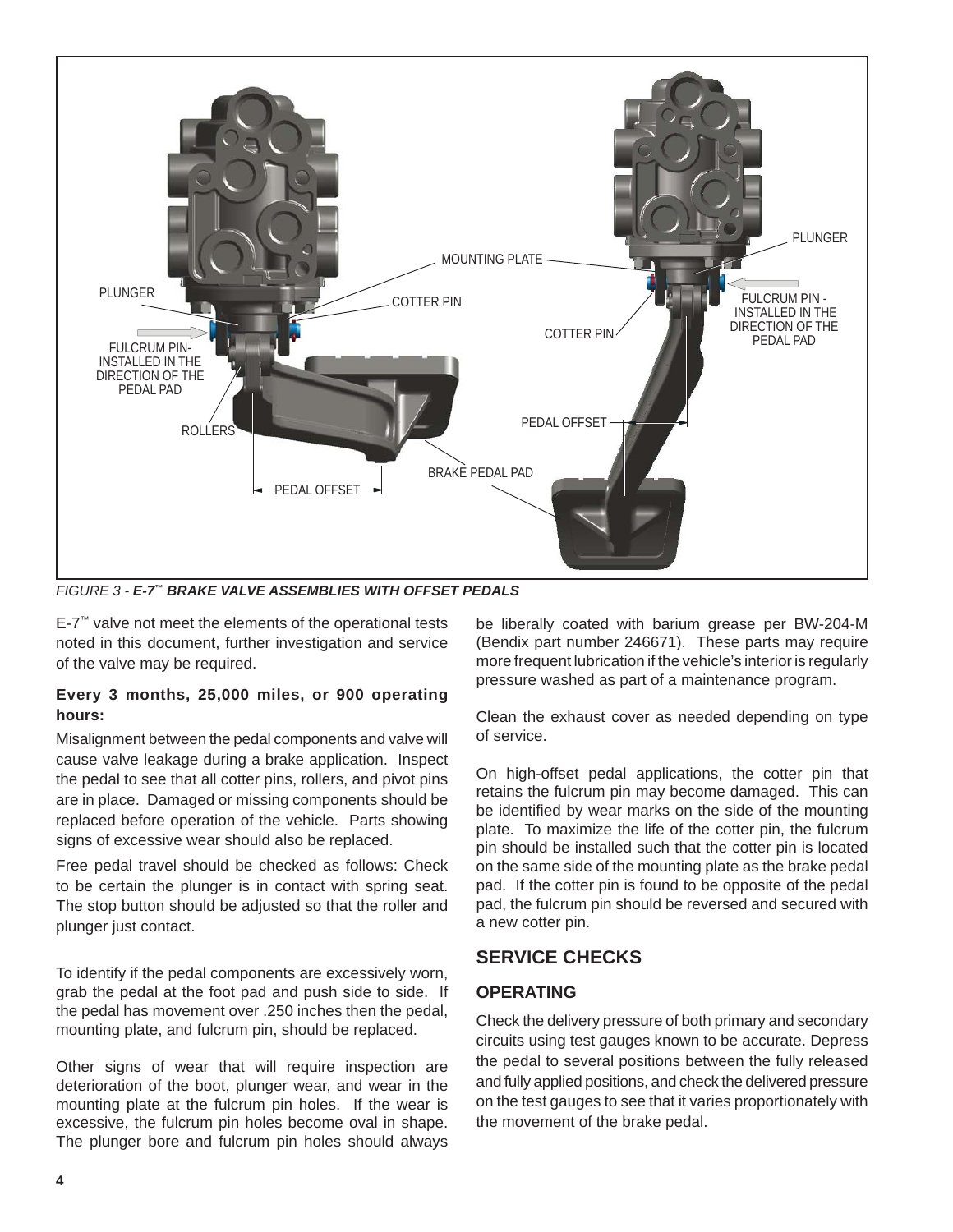When the treadle is fully applied, the reading on the test gauge should fall off to zero promptly when the application is released. It should be noted that the primary circuit delivery pressure will be about 2 psi greater than secondary circuit delivery pressure with primary and secondary circuit supply reservoirs at the same pressure. This is normal in this valve.

#### **IMPORTANT**

An increase in stopping distance or a low pressure warning indicates a malfunction in one or the other brake circuit, and although the vehicle air brake system may continue to function, the vehicle should not be operated until the necessary repairs have been made and both braking circuits are operating normally.

#### **LEAKAGE CHECK**

- 1. Make and hold full brake application.
- 2. Coat the exhaust port and body of the brake valve with soap solution.
- 3. Leakage is not to exceed a 1" bubble in 3 seconds in both the applied and released position.

If the brake valve does not function as described above or leakage is excessive, it is recommended that it be replaced with a genuine Bendix<sup>®</sup> new or remanufactured unit, available at your local authorized Bendix® parts outlet.

#### **REMOVAL (IF NECESSARY)**

- 1. Block the wheels or hold the vehicle by means other than air brakes and exhaust air pressure from reservoirs supplying air to the E-7™ valve.
- 2. In most installations, the E-7™ brake valve internal parts may be removed and replaced by removing the three cap screws which hold the pedal assembly in place and removing the pedal assembly. The internal parts may then be removed from the E-7™ valve as described in disassembly.
- 3. If it is necessary to remove the E-7™ valve from the engine compartment bulkhead, identify the two supply and two delivery lines to their respective ports as connected to the brake valve. There may also be air lines to other brake devices inside the cab, which should be properly identified before disconnecting. In the case of a manifold type installation, the three cap screws which hold the manifold to the brake valve may be removed and the brake valve removed.

#### **DISASSEMBLY (REFER TO FIGURE 2)**

- 1. Remove retainer, (18). Remove the lower static piston assembly.
- 2. Fashion a hook from a piece of wire and insert hook through inlet-exhaust valve of upper static piston assembly. Pull firmly and remove upper static piston assembly.



*FIGURE 4 - TYPICAL PIPING SCHEMATIC*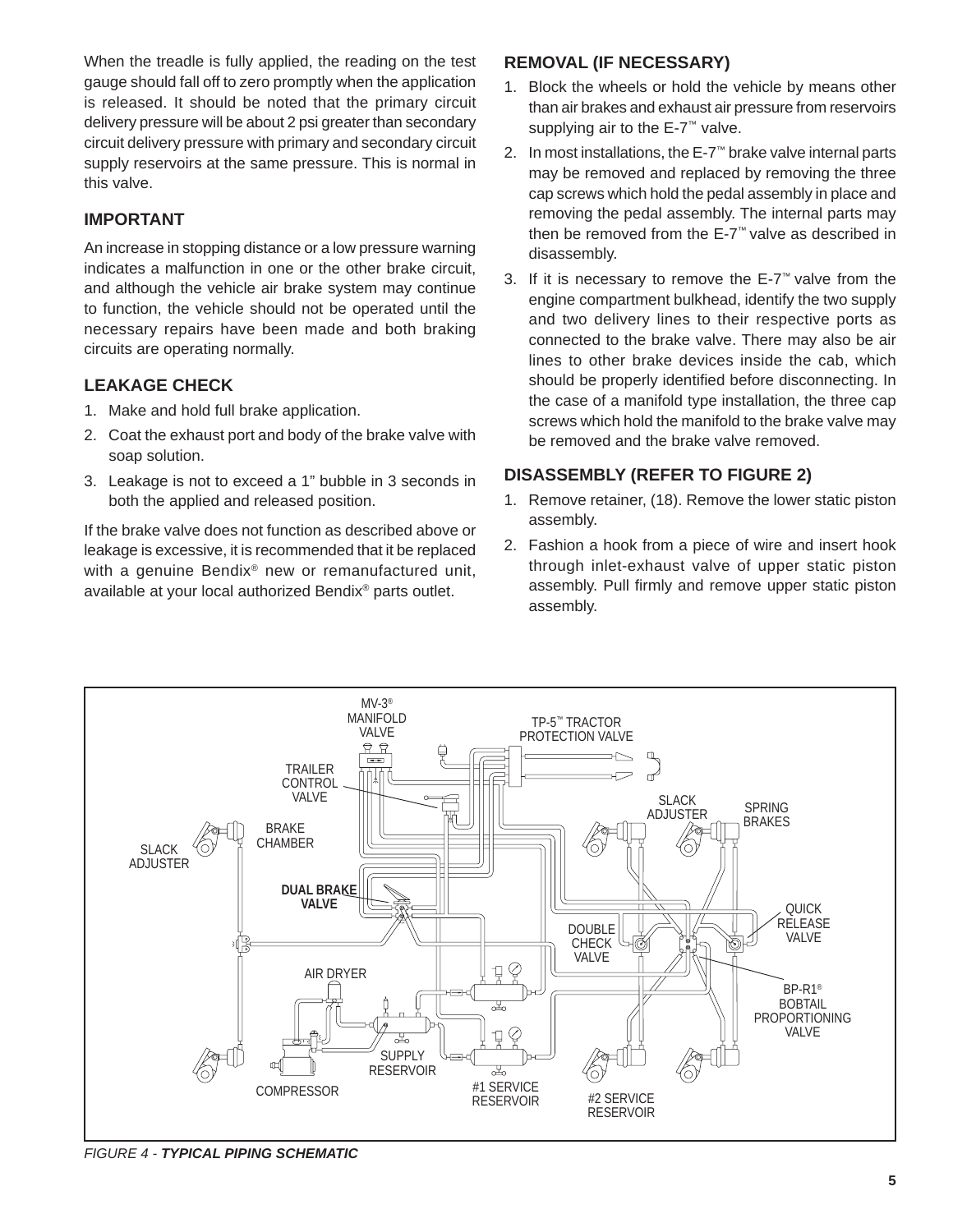### **DISASSEMBLY (UPPER STATIC PISTON ASSEMBLY)**

- 1. Remove o-rings (2) and (3).
- 2. Remove retaining ring (17), and remove secondary circuit inlet exhaust assembly (1).

#### **DISASSEMBLY OF LOWER STATIC ASSEMBLY**

- 1. Apply firm pressure on spring seat (19), which will compress piston return spring. Locking groove in piston is now accessible through rectangular opening in lower static piston body. Insert wire or screwdriver into locking groove, thus holding static piston spring in compressed position.
- 2. Insert blade of screwdriver through relay piston exhaust passage into slot of stem, and remove lock nut (14), being careful not to nick the exhaust seat of the relay piston.
- 3. Remove spring seat (15), stem spring (23), spring seat nut (16), rubber spring seat (19), and rubber spring, (10).
- 4. Relay piston, relay spring, (5) and stem bolt may now be removed.
- 5. Removal of screwdriver or wire from locking groove will permit spring load to push the primary circuit piston from the lower static piston. **Note:** Care should be used when removing tool from locking ring because of spring load.
- 6. Remove o-rings (6 & 7) from relay piston and o-ring, (9) from primary circuit piston.
- 7. Remove o-rings (11 & 12) from lower static piston.
- 8. Remove large retaining ring (20) from lower static piston, and remove primary circuit inlet/exhaust valve assembly (4).

#### **DISASSEMBLY-EXHAUST CHECK VALVE**

Some E-7™ brake valves have an air exhaust check valve (13, 21 & 22) as shown on Figure 2. If so, remove screw (21), and washer (22), and discard diaphragm (13). Replace the exhaust check valve diaphragm (13) and secure with the screw (21) and washer (22).

#### **ASSEMBLY**

**Note:** Before assembly, lubricate all o-rings, bores, and mating surfaces with silicone lubricant, pc. no. 291126 (Dow Corning 55-M). **Do not lubricate** rubber spring.

- 1. Install secondary circuit inlet-exhaust assembly (1) in upper static piston, making certain retaining ring (17) is engaged in groove of upper static piston bore.
- 2. Install o-rings (2 & 3) on upper static piston and install in valve body.
- 3. Install primary circuit inlet-exhaust assembly in lower static piston making certain retaining ring (20) is engaged in groove of lower static piston bore.
- 4. Install three o-rings (2 of 11), and (12) in grooves of lower static piston assembly. (**Note:** The larger diameter o-ring is installed in groove nearest to bottom of piston assembly.)
- 5. Install o-rings (6) and (7) on relay piston and o-ring (9) on primary circuit piston.
- 6. Carefully clamp primary circuit piston in a soft-jawed vise taking care not to damage the exhaust seat or the outside diameter. Assemble the rubber spring, (10) over the center stem of the center of the piston, then the spring seat (19) and the spring seat nut (16). Tighten the spring seat nut until the end of the piston stem and the spring seat nut are flush.
- 7. Insert relay piston spring (5) and relay piston in top end of lower static piston, and primary circuit piston spring (8) and primary circuit piston assembly in the bottom of lower static piston.
- 8. Install stem bolt through bore of relay piston, invert entire lower static piston assembly and position over a screwdriver mounted in a vise. Engage screwdriver blade in slot in head of stem.
- 9. Depress primary circuit piston assembly against spring until locking groove is accessible through rectangular hole in side of lower static piston. Engage a screwdriver or wire in locking groove and release pressure on piston.
- 10. Install stem spring, (23), spring seat, (15) and lock nut, (14). Torque to 20-30 inch Ibs.
- 11. Install lower static piston assembly in valve body. Install retainer, (18), making certain locking tabs engage boss on valve body.

#### **PEDAL ASSEMBLY**

Install pedal assembly using three cap screws. On offset pedal applications, be sure that the cotter pin securing the fulcrum pin is on the same side of the mounting plate as the pedal pad. Check to be certain plunger is in contact with spring seat. The stop button should be adjusted so that the roller and plunger contact after adjustment, roller should be able to be turned freely by thumb.

## **SERVICE CHECKS**

### **OPERATING**

Check the delivery pressure of both primary and secondary circuits using accurate test gauges. Depress the pedal to several positions between the fully released and fully applied positions, and check the delivered pressure on the test gauges to see that it varies proportionately with the movement of the brake pedal.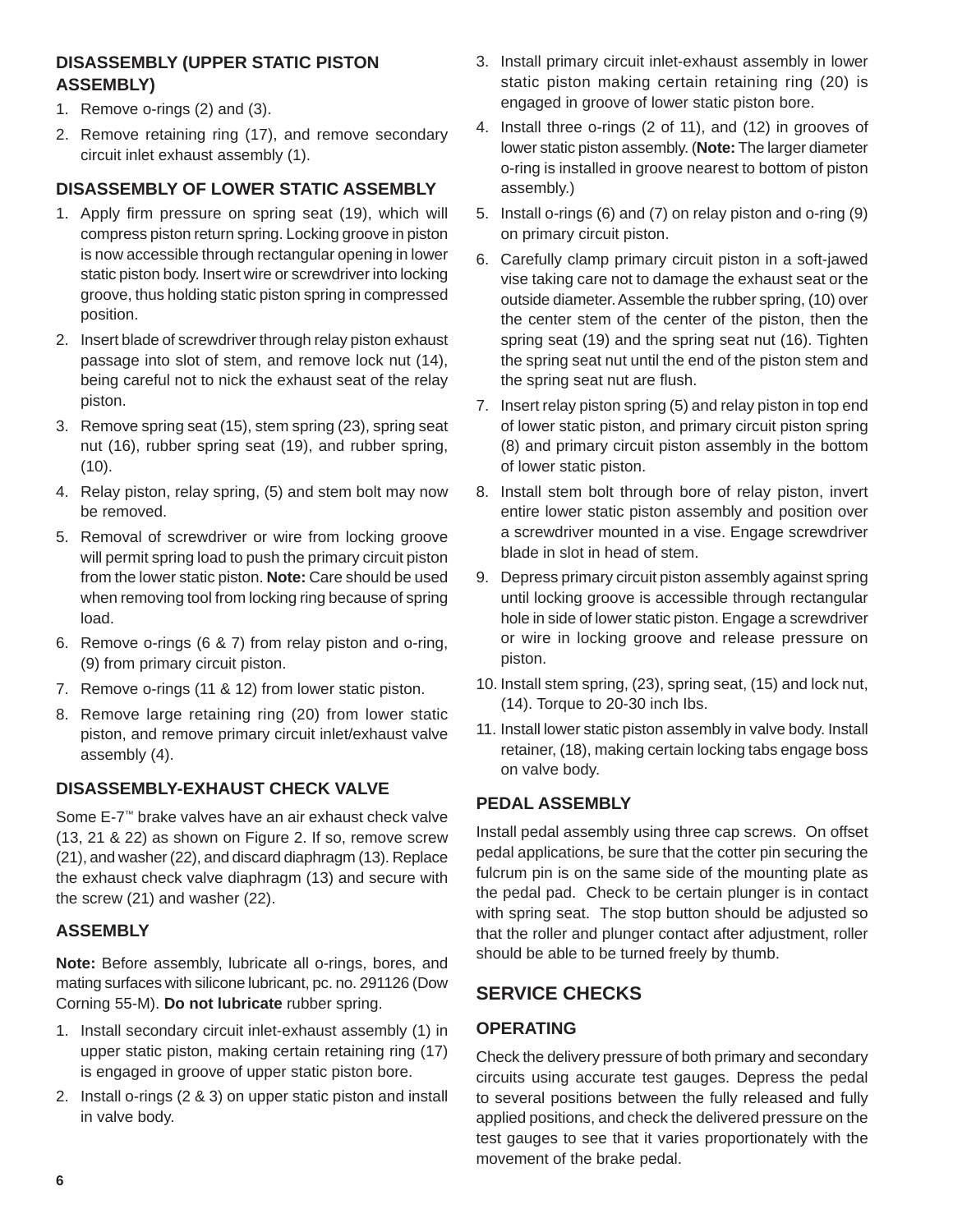When the treadle is fully applied, the reading on the test gauge should fall off to zero promptly when the application is released. It should be noted that the primary circuit delivery pressure will be about 2 psi greater than secondary circuit delivery pressure with primary and secondary circuit supply reservoirs at the same pressure. This is normal in this valve.

#### **LEAKAGE**

- 1. Make and hold full brake application.
- 2. Coat the exhaust port and body of the brake valve with soap solution.
- 3. Leakage not to exceed a 1" bubble in 3 seconds in both the applied and released position.

If the brake valve does not function as described above or leakage is excessive, it is recommended that it be replaced with a genuine Bendix new or remanufactured unit, available at your local authorized Bendix parts outlet.

## *GENERAL SAFETY GUIDELINES*

# *WARNING! PLEASE READ AND FOLLOW THESE INSTRUCTIONS TO AVOID PERSONAL INJURY OR DEATH:*

**When working on or around a vehicle, the following general precautions should be observed at all times.**

- **1. Park the vehicle on a level surface, apply the parking brakes, and always block the wheels. Always wear safety glasses.**
- **2. Stop the engine and remove ignition key when working under or around the vehicle. When working in the engine compartment, the engine should be shut off and the ignition key should be removed. Where circumstances require that the engine be in operation, EXTREME CAUTION should be used to prevent personal injury resulting from contact with moving, rotating, leaking, heated or electrically charged components.**
- **3. Do not attempt to install, remove, disassemble or assemble a component until you have read and thoroughly understand the recommended procedures. Use only the proper tools and observe all precautions pertaining to use of those tools.**
- **4. If the work is being performed on the vehicle's air brake system, or any auxiliary pressurized air systems, make certain to drain the air pressure from all reservoirs before beginning ANY work on the vehicle. If the vehicle is equipped with an AD-IS® air dryer system or a dryer reservoir module, be sure to drain the purge reservoir.**
- **5. Following the vehicle manufacturer's recommended procedures, deactivate the electrical system in a manner that safely removes all electrical power from the vehicle.**
- **6. Never exceed manufacturer's recommended pressures.**
- **7. Never connect or disconnect a hose or line containing pressure; it may whip. Never remove a component or plug unless you are certain all system pressure has been depleted.**
- **8. Use only genuine Bendix® replacement parts, components and kits. Replacement hardware, tubing, hose, fi ttings, etc. must be of equivalent size, type and strength as original equipment and be designed specifi cally for such applications and systems.**
- **9. Components with stripped threads or damaged parts should be replaced rather than repaired. Do not attempt repairs requiring machining or welding unless specifi cally stated and approved by the vehicle and component manufacturer.**
- **10. Prior to returning the vehicle to service, make certain all components and systems are restored to their proper operating condition.**
- **11. For vehicles with Antilock Traction Control (ATC), the ATC function must be disabled (ATC indicator lamp should be ON) prior to performing any vehicle maintenance where one or more wheels on a drive axle are lifted off the ground and moving.**